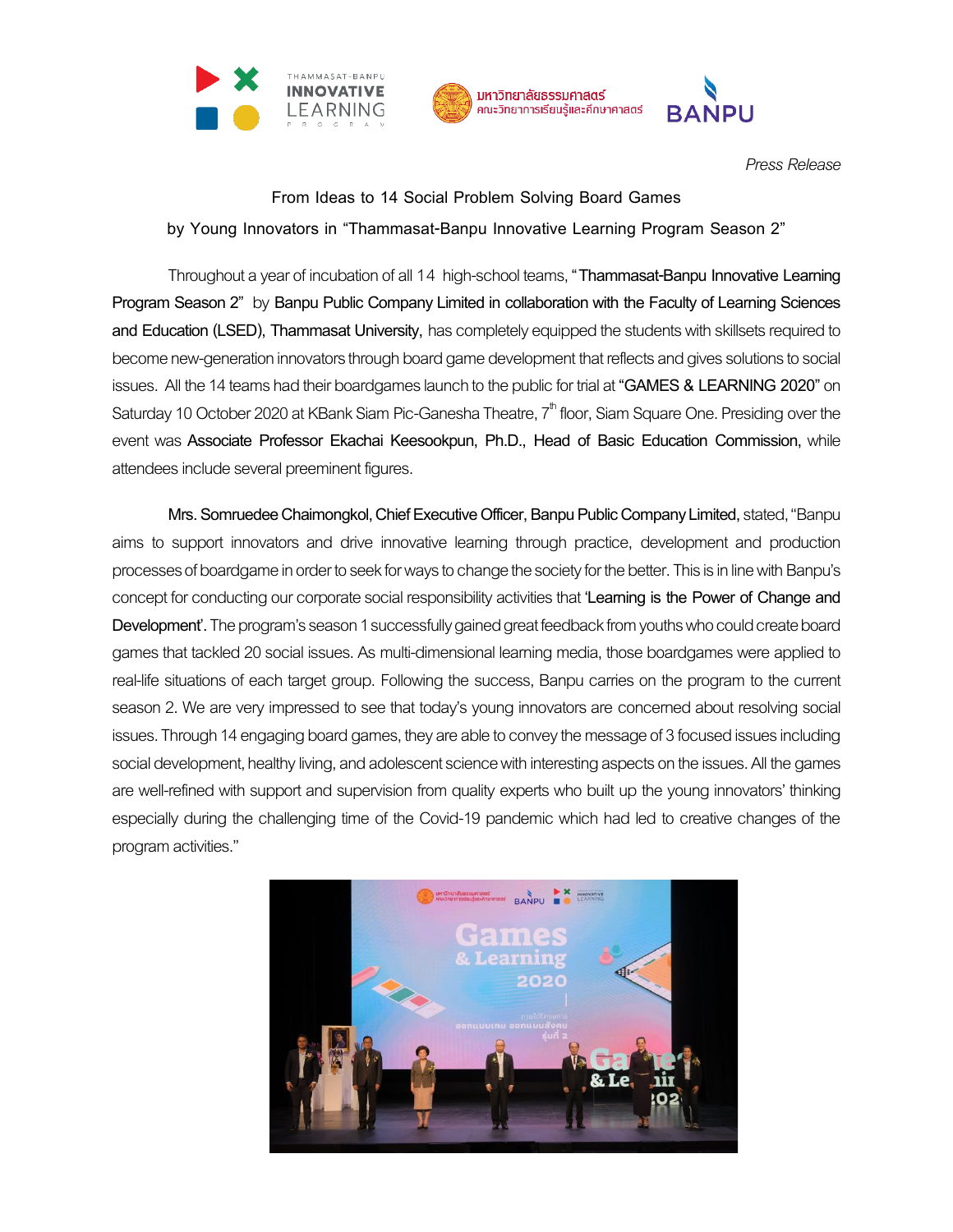**Associate Professor Anuchat Puongsomlee, Ph.D., Dean of Faculty of Learning Sciences and Education at Thammasat University,** stated, "At the Faculty of Learning Sciences and Education at Thammasat University, we aim to take part in social changes for the better by incubating "people" – the important factor for Thailand in moving forward. With the continuous support from Banpu for Thammasat-Banpu Innovative Learning Program, we have incubated people from the young age to be open-minded and equipped with **Design Thinking** –one of the essential skills in targeted problem-solving practice that also leads to creative problem-solvingideas for the best solution in certain circumstances. The learning crystallization is necessary for the teams to develop their board games for solving their specific social problems. After the trial of the games today, we have seen various points of views and solutions from all the teams which are all positively creative.We see this as a great start of the young generation's self-development toward a quality innovator for the Thai society in the future."

The event special guest – brilliant, young artist and Youtuber – **Zommarie or Marie Eugenie Le Lay,**  shared, "I usuallyplay boardgames and see it as a great wayfor me,my friends and family to spend time together doing a fun activity while also polishing up many skills. I found that coming to **Games & Learning 2020** has opened new aspects of board game as a tool in solving social issues. It is such a great idea because the players not only learn about the issues but also face with fun and challenges. The 14 board games created by these 14 young innovators are really opening new aspects in social problem-solving and development."



"Thammasat-Banpu Innovative Learning Program Season 2" has 14 finalist teams who are qualified participants to develop their skills to become new-generation innovators. The program started with the Module 1 where in-depth understanding of board game design and the design thinking skill were provided. The Module 2 Training covered game prototype development and game mechanic improvement to make the game more fun and challenging. The participants had an opportunity to present their board games for professional board gamers and other teams to play. The 14 board games by 14 finalists are as follows: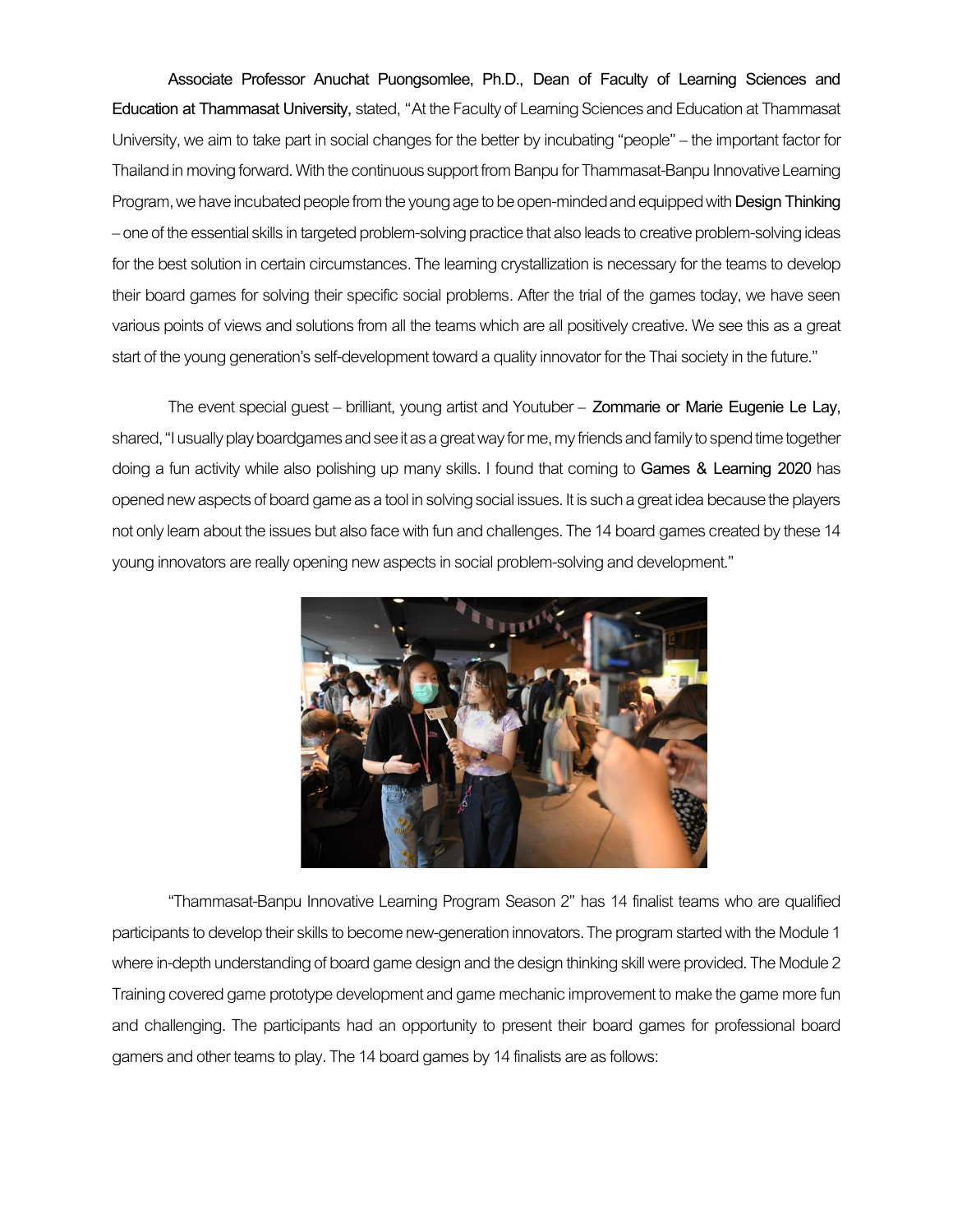# Topic – Social Development

- 1. Trashia Island on Waste Management by Suratpittaya School
- 2. Me we world on Effective Resource Management by Potisarnpittayakorn School
- 3. Nanny Fairy on Child Development by Panyathip School

# Topic – Healthy Living

- 4. Pick herb up on Community Herbal Products by Prachinkallayanee School
- 5. Sugar Addict on Sugar Addiction by The demonstration school of Silpakorn University
- 6. Survivor from black snow on Air Pollution from Sugar Cane–Burning by Watcharawittaya School

7. Save health Save Life on Hygiene of Thai and Immigrant Children in Mae Sot District by Sapphawitthayakhom School

# Topic – Adolescent Science

- 8. What happened in my school on Bullying in School by Sapphawitthayakhom School
- 9. #LostinEros on Adolescent Sexuality by Bodindecha (Sing Singhaseni) 2 School
- 10. Mentalism on Self-Discovery by Suankularb Wittiyalai Rangsit School
- 11. Depresso สุข..ไม่เศร้าon Depression by Chulalongkorn University Demonstration Secondary School
- 12. Cheating 101 on Cheating in Exams by Ban Mak Khaeng School
- 13. E.F.D. (Escape From Danger) on Sexual Harassment by Satri Wat Absorn Sawan School
- 14. Unplugged Coding on Software Coding by Photha Wattana Senee School

Although the board games are all finished and ready-to-play, the 14 teams still have a long way to go and many challenges to get through. After the launch and activities in GAMES & LEARNING 2020, the teams will have to go on site to introduce the board games to the target group. The innovators' potential and the board games' quality will be thoroughly evaluated by the judges. Follow up on the result and updates at Facebook Fanpage**@tu.banpu.**